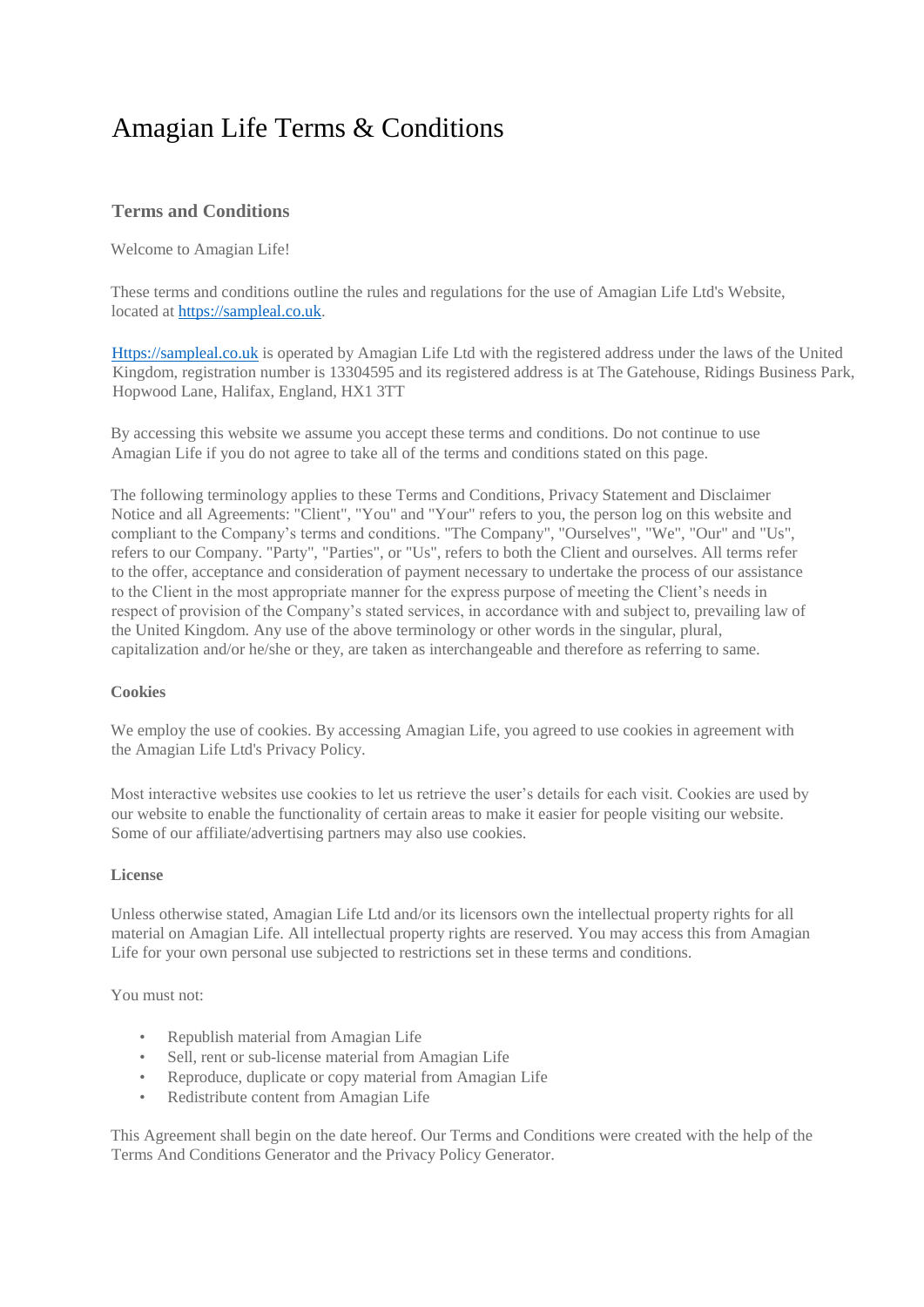Parts of this website offer an opportunity for users to post and exchange opinions and information in certain areas of the website. Amagian Life Ltd does not filter, edit, publish or review Comments prior to their presence on the website. Comments do not reflect the views and opinions of Amagian Life Ltd,its agents and/or affiliates. Comments reflect the views and opinions of the person who post their views and opinions. To the extent permitted by applicable laws, Amagian Life Ltd shall not be liable for the Comments or for any liability, damages or expenses caused and/or suffered as a result of any use of and/or posting of and/or appearance of the Comments on this website.

Amagian Life Ltd reserves the right to monitor all Comments and to remove any Comments which can be considered inappropriate, offensive or causes breach of these Terms and Conditions.

You warrant and represent that:

- You are entitled to post the Comments on our website and have all necessary licenses and consents to do so;
- The Comments do not invade any intellectual property right, including without limitation copyright, patent or trademark of any third party;
- The Comments do not contain any defamatory, libelous, offensive, indecent or otherwise unlawful material which is an invasion of privacy
- The Comments will not be used to solicit or promote business or custom or present commercial activities or unlawful activity.

You hereby grant Amagian Life Ltd a non-exclusive license to use, reproduce, edit and authorize others to use, reproduce and edit any of your Comments in any and all forms, formats or media.

# **Hyperlinking to our Content**

The following organizations may link to our Website without prior written approval:

- Government agencies;
- Search engines;
- News organizations;
- Online directory distributors may link to our Website in the same manner as they hyperlink to the Websites of other listed businesses; and
- System wide Accredited Businesses except soliciting non-profit organizations, charity shopping malls, and charity fundraising groups which may not hyperlink to our Web site.

These organizations may link to our home page, to publications or to other Website information so long as the link: (a) is not in any way deceptive; (b) does not falsely imply sponsorship, endorsement or approval of the linking party and its products and/or services; and (c) fits within the context of the linking party's site.

We may consider and approve other link requests from the following types of organizations:

- commonly-known consumer and/or business information sources;
- dot.com community sites;
- associations or other groups representing charities;
- online directory distributors:
- internet portals;
- accounting, law and consulting firms; and
- educational institutions and trade associations.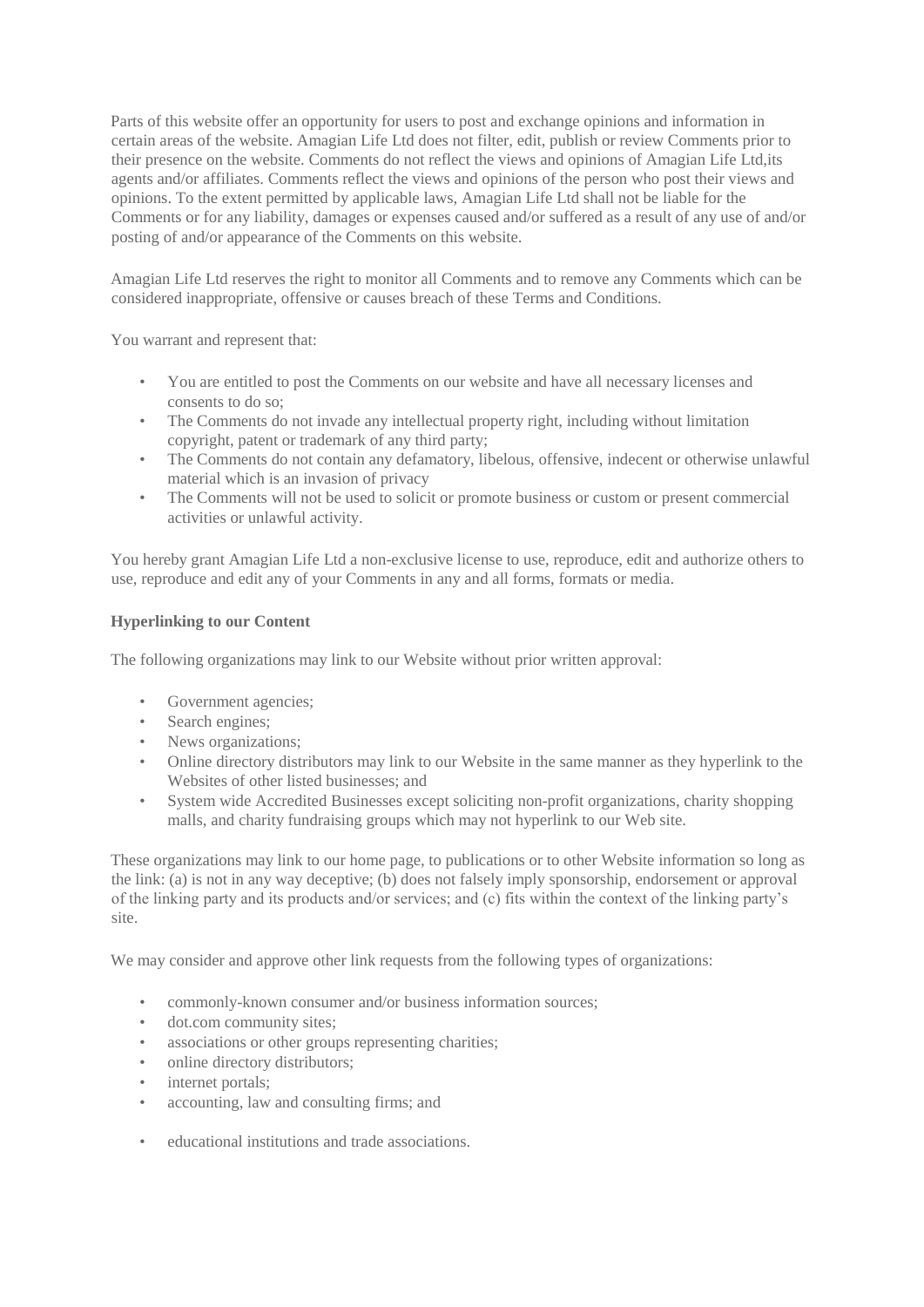We will approve link requests from these organizations if we decide that: (a) the link would not make us look unfavourably to ourselves or to our accredited businesses; (b) the organization does not have any negative records with us; (c) the benefit to us from the visibility of the hyperlink compensates the absence of Amagian Life Ltd; and (d) the link is in the context of general resource information.

These organizations may link to our home page so long as the link: (a) is not in any way deceptive; (b) does not falsely imply sponsorship, endorsement or approval of the linking party and its products or services; and (c) fits within the context of the linking party's site.

If you are one of the organizations listed in paragraph 2 above and are interested in linking to our website, you must inform us by sending an e-mail to Amagian Life Ltd. Please include your name, your organization name, contact information as well as the URL of your site, a list of any URLs from which you intend to link to our Website, and a list of the URLs on our site to which you would like to link. Wait 2-3 weeks for a response.

Approved organizations may hyperlink to our Website as follows:

- By use of our corporate name; or
- By use of the uniform resource locator being linked to; or
- By use of any other description of our Website being linked to that makes sense within the context and format of content on the linking party's site.

No use of Amagian Life Ltd's logo or other artwork will be allowed for linking absent a trademark license

#### agreement. **iFrames**

Without prior approval and written permission, you may not create frames around our Webpages that alter in any way the visual presentation or appearance of our Website.

# **Content Liability**

We shall not be hold responsible for any content that appears on your Website. You agree to protect and defend us against all claims that is rising on your Website. No link(s) should appear on any Website that may be interpreted as libelous, obscene or criminal, or which infringes, otherwise violates, or advocates the infringement or other violation of, any third party rights.

# **Your Privacy**

Please read Privacy Policy

#### **Reservation of Rights**

We reserve the right to request that you remove all links or any particular link to our Website. You approve to immediately remove all links to our Website upon request. We also reserve the right to amen these terms and conditions and it's linking policy at any time. By continuously linking to our Website, you agree to be bound to and follow these linking terms and conditions.

#### **Removal of links from our website**

If you find any link on our Website that is offensive for any reason, you are free to contact and inform us any moment. We will consider requests to remove links but we are not obligated to or so or to respond to you directly.